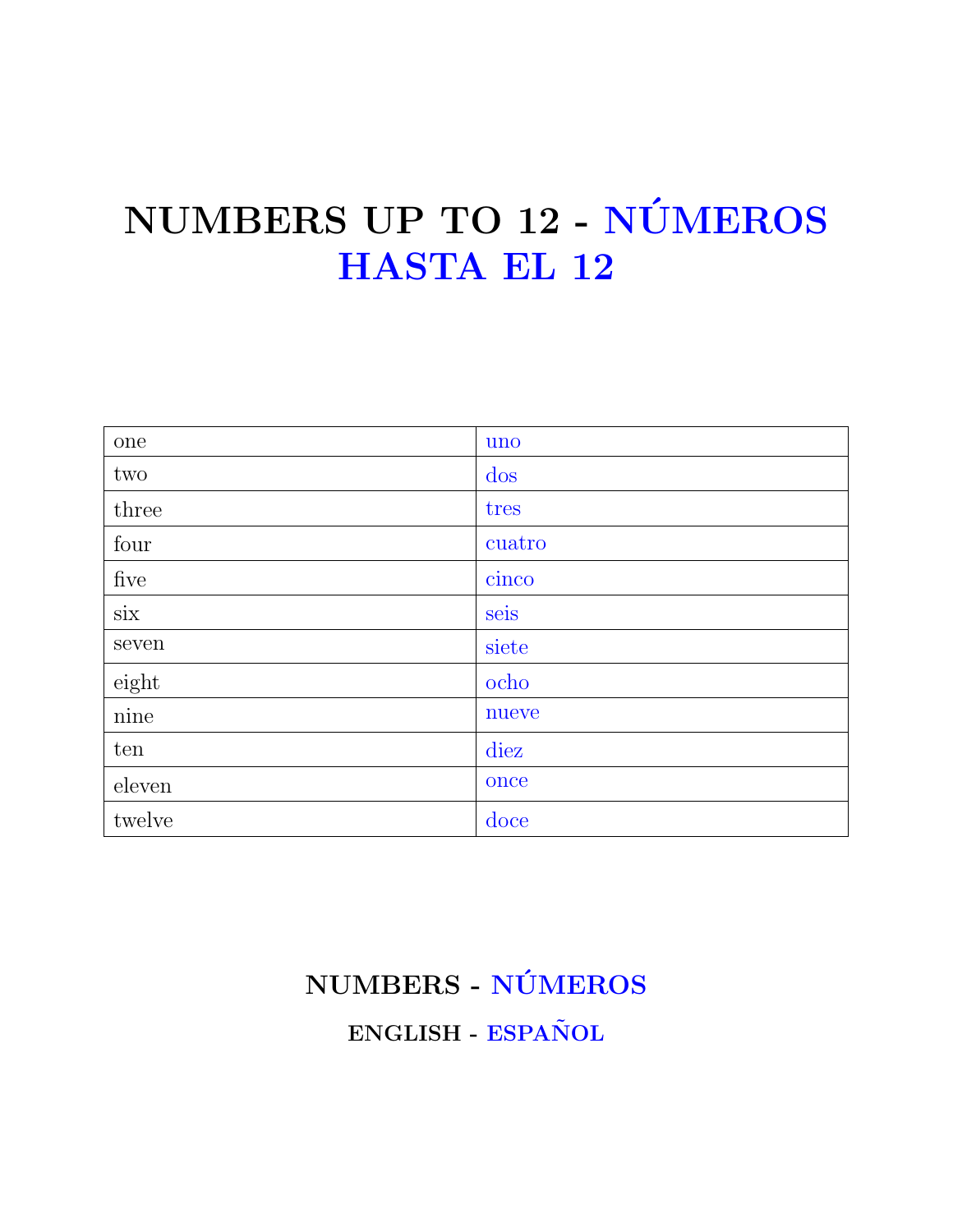## SOME NUMBERS WITH TWO DIGITS - ALGUNOS NÚMEROS DE DOS CIFRAS

| thirteen  | trece      |
|-----------|------------|
| fourteen  | catorce    |
| fifteen   | quince     |
| sixteen   | dieciseis  |
| seventeen | diecisiete |
| eighteen  | dieciocho  |
| nineteen  | diecinueve |
| twenty    | veinte     |
| thirty    | treinta    |
| forty     | cuarenta   |
| fifty     | cincuenta  |
| sixty     | sesenta    |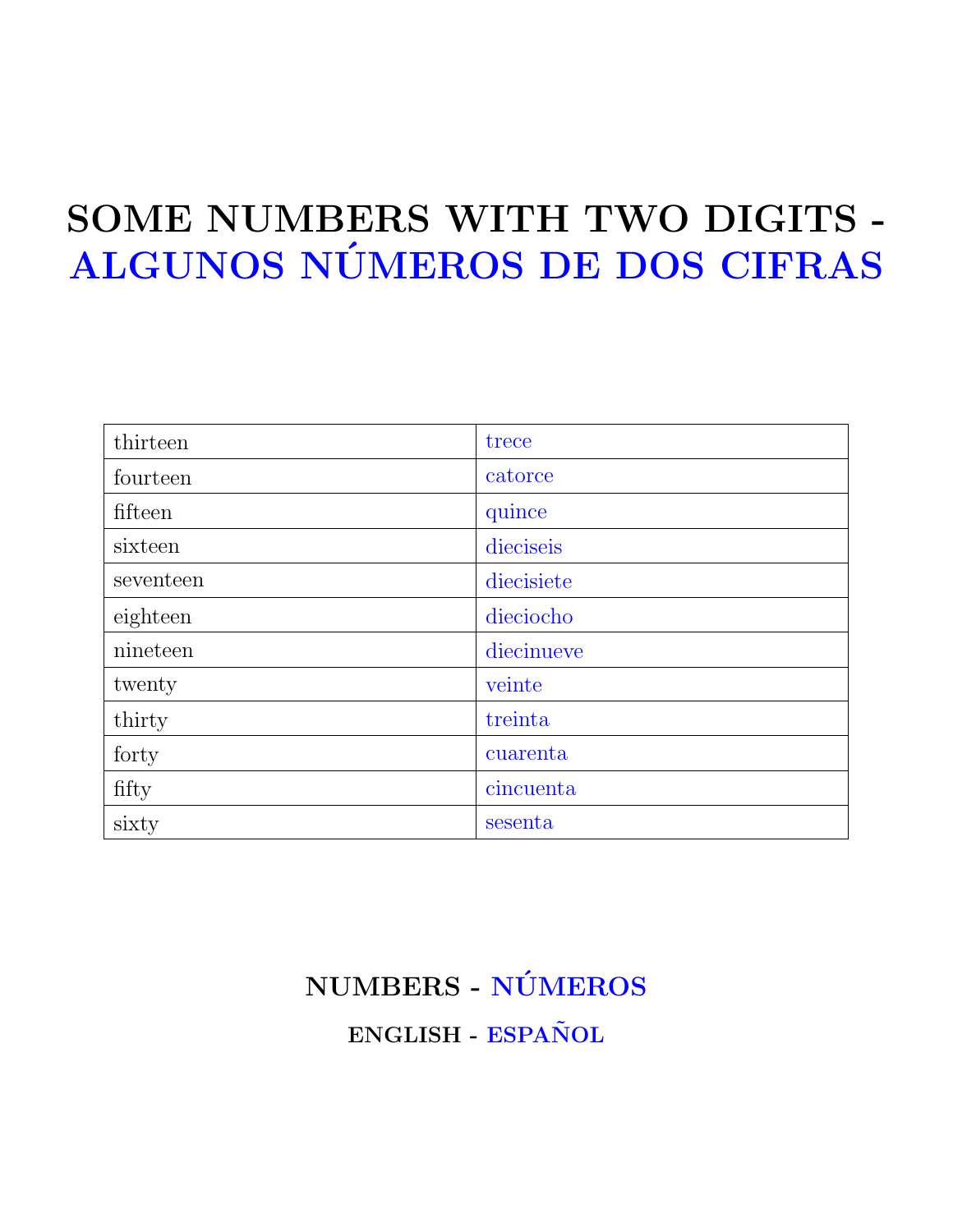# MORE INTEGERS - MÁS ENTEROS

| seventy              | setenta      |
|----------------------|--------------|
| eighty               | ochenta      |
| ninety               | noventa      |
| one hundred          | cien         |
| one thousand         | mil          |
| ten thousand         | diez mil     |
| one hundred thousand | cien mil     |
| one million          | un millón    |
| one billion          | mil millones |
| one trillion         | un billón    |
| zero                 | cero         |
| negative one         | menos uno    |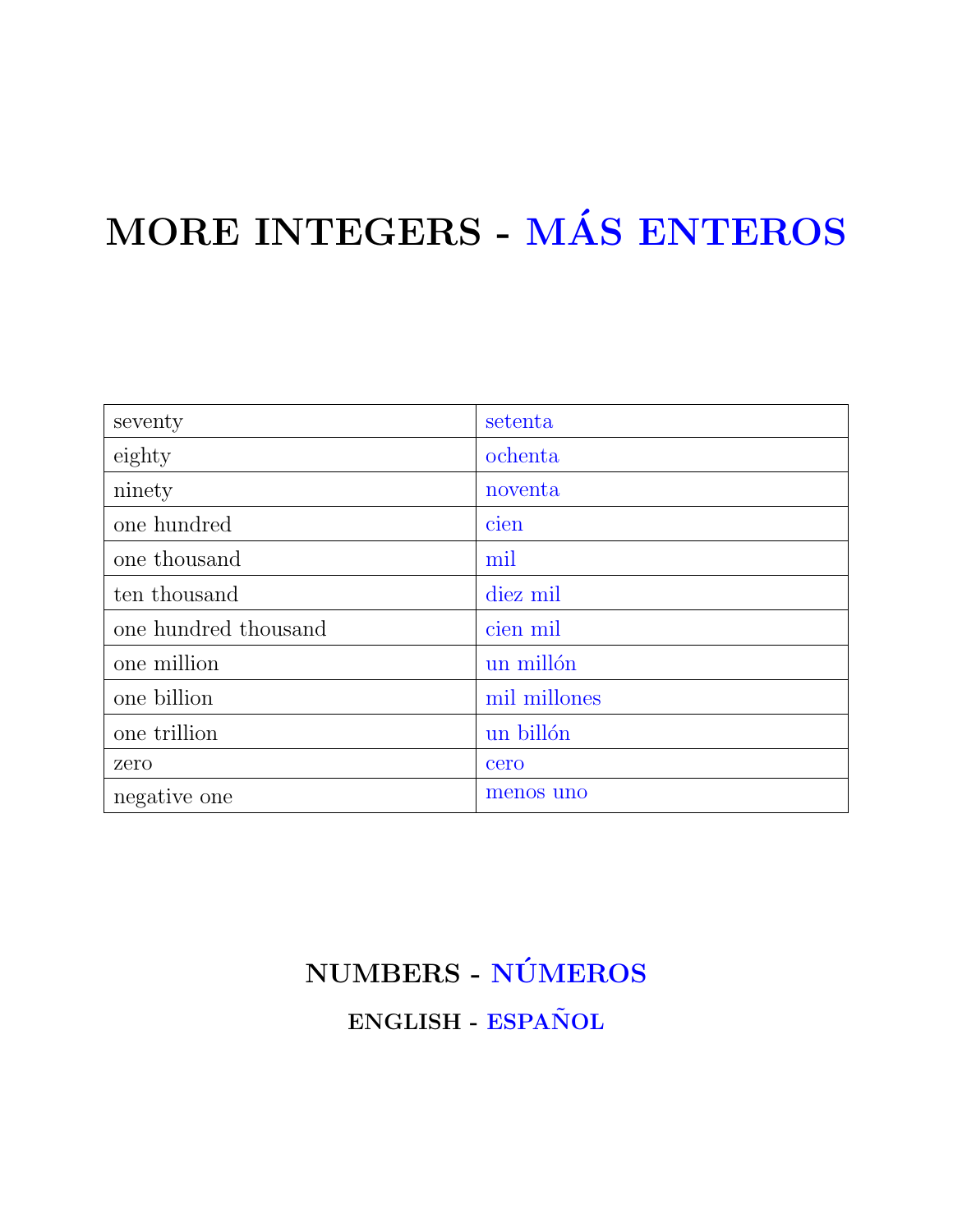## EXAMPLES OF NUMBERS - EJEMPLOS DE NÚMEROS

| twenty-one                         | veiniuno                    |
|------------------------------------|-----------------------------|
| thirty-two                         | treinta y dos               |
| forty-three                        | cuarenta y tres             |
| fifty-four                         | cincuenta y cuatro          |
| sixty-five                         | sesenta y cinco             |
| seventy-six                        | setenta y seis              |
| eighty-seven                       | ochenta y siete             |
| ninety-eight                       | noventa y ocho              |
| one hundred one                    | ciento uno                  |
| two hundred forty                  | doscientos cuarenta         |
| twelve thousand three hundred four | doce mil trescientos cuatro |
| six billion twelve million         | seis mil doce millones      |
| two hundred thousand three         | doscientos mil tres         |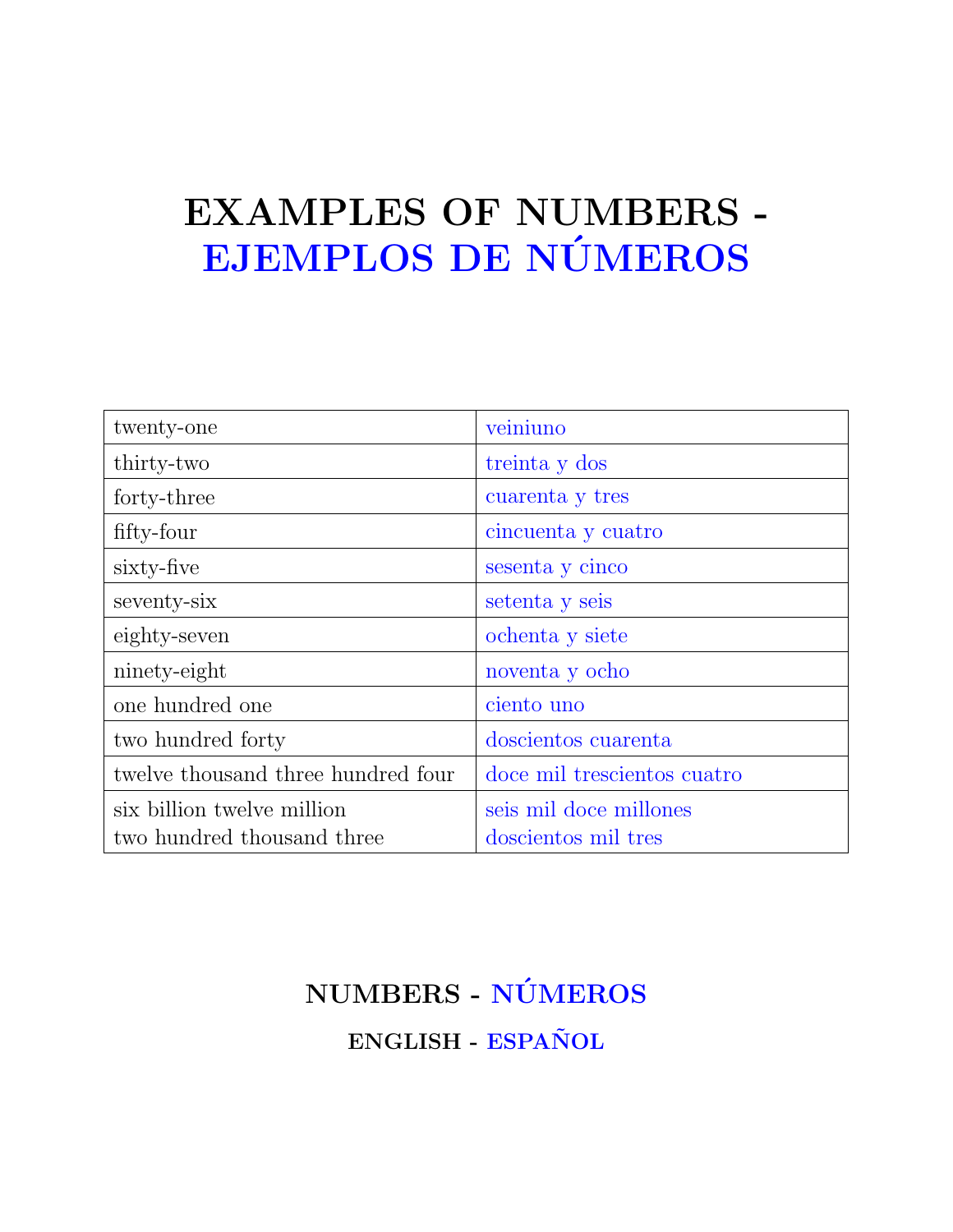### FRACTIONS - FRACCIONES

| one half                       | un medio       |
|--------------------------------|----------------|
| one third                      | un tercio      |
| one fourth (one quarter)       | un cuarto      |
| one fifth                      | un quinto      |
| one sixth                      | un sexto       |
| one seventh                    | un séptimo     |
| one eight                      | un octavo      |
| one nineth                     | un noveno      |
| one tenth                      | un décimo      |
| two thirds                     | dos tercios    |
| three fourths (three quarters) | tres cuartos   |
| four fifths                    | cuatro quintos |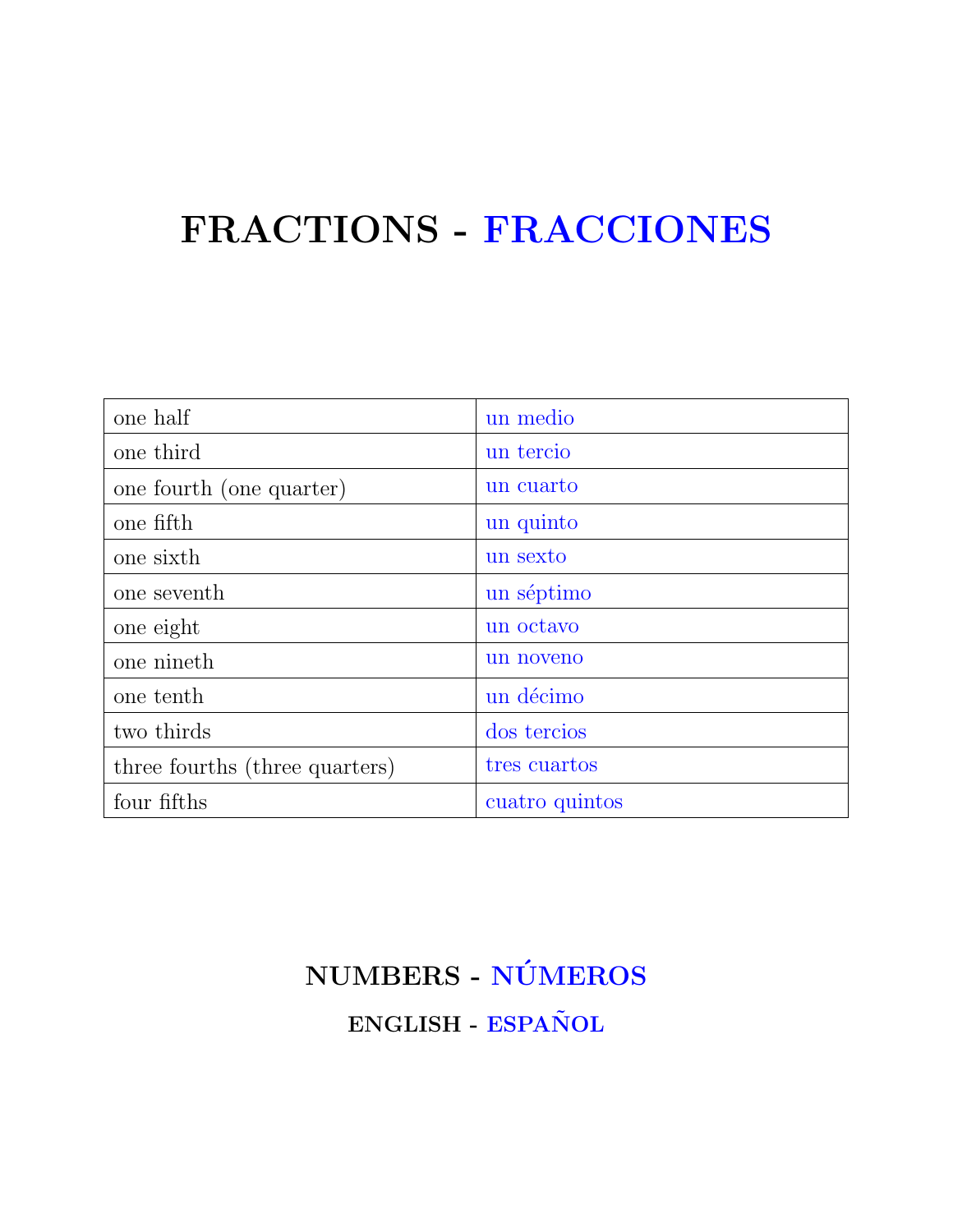# DIGITS - CIFRAS (DÍGITOS)

| first digit, last digit    | primera cifra, cifra de las unidades |
|----------------------------|--------------------------------------|
| six-digit number           | número de seis cifras                |
| decimal point              | punto decimal                        |
| decimal comma              | coma decimal                         |
| integer part, decimal part | parte entera, parte decimal          |
| ones                       | unidades                             |
| tens                       | decenas                              |
| hundreds                   | centenas                             |
| thousands                  | millares                             |
| tenths                     | décimas                              |
| hundredths                 | centésimas                           |
| thousandths                | milésimas                            |
| ten-thousandths            | diez milésimas                       |